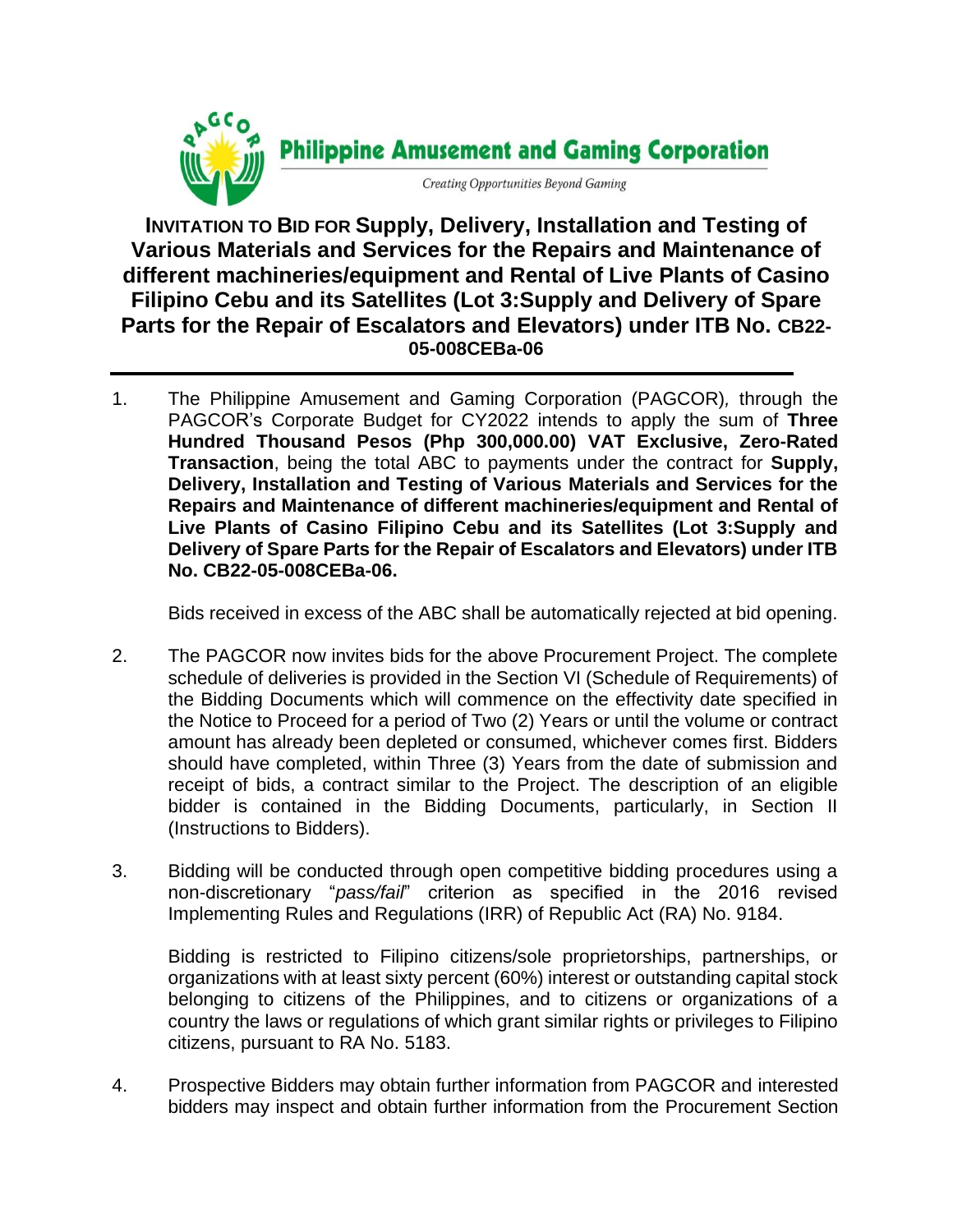(PS), acting as the BAC Secretariat, of PAGCOR and/or inspect the Bidding Documents at the 3<sup>rd</sup> Floor, Casino Filipino-Cebu, Waterfront Cebu City Hotel and Casino, 1 Salinas Driver, Lahug, Cebu City during office hours of PAGCOR from 9:00 a.m. to 5:00 p.m.

5. A complete set of Bidding Documents may be acquired by interested Bidders starting on **June 17, 2022** until **July 07, 2022** from the given address and website(s) below upon payment of **Five Hundred Pesos (P500.00)** for the Bidding Documents, pursuant to the latest Guidelines issued by the GPPB,

PAGCOR shall allow the bidder to present its proof of payment for the fees either in person, by facsimile, or through electronic means.

Prospective bidders may also download the Bidding Documents free of charge from **[www.pagcor.ph](http://www.pagcor.ph/)** and **www.philgeps.gov.ph** and may be allowed to submit bids provided that bidders pay the applicable fee of the Bidding Documents not later than the deadline for the submission and receipt of bids.

In effecting payment for the Bidding Documents, prospective bidders shall present either the Payment Slip, which may be secured from the PD, or a copy of this Invitation to Bid (ITB) to PAGCOR's Cashier, 3<sup>rd</sup> Floor, Casino Filipino-Cebu, Waterfront Cebu City Hotel and Casino, 1 Salinas Driver, Lahug, Cebu City.

- 6. The PAGCOR will not hold **Pre-Bid Conference.**
- 7. Bids must be duly received by the BAC Secretariat through manual submission on or before July 07, 2022 (Thursday), 3:00pm at the3<sup>rd</sup> Floor Conference Room, Casino Filipino-Cebu, Waterfront Cebu City Hotel and Casino, 1 Salinas Driver, Lahug, Cebu City. Late bids shall not be accepted.
- 8. All Bids must be accompanied by a bid security in any of the acceptable forms and in the amount stated in **ITB Clause 14**.
- 9. Bid opening shall be on **July 07, 2022 (Thursday), 3:00pm** at the 3<sup>rd</sup> Floor Conference Room, Casino Filipino-Cebu, Waterfront Cebu City Hotel and Casino, 1 Salinas Driver, Lahug, Cebu City. Bids will be opened in the presence of the bidders' representatives who choose to attend the activity.
- 10. Bidders shall bear all costs associated with the preparation and submission of their bids, and PAGCOR will in no case, be responsible or liable for those costs, regardless of the conduct or outcome of the bidding process.

Bidders should note that PAGCOR will only accept bids from those that have paid the applicable fee for the Bidding Documents.